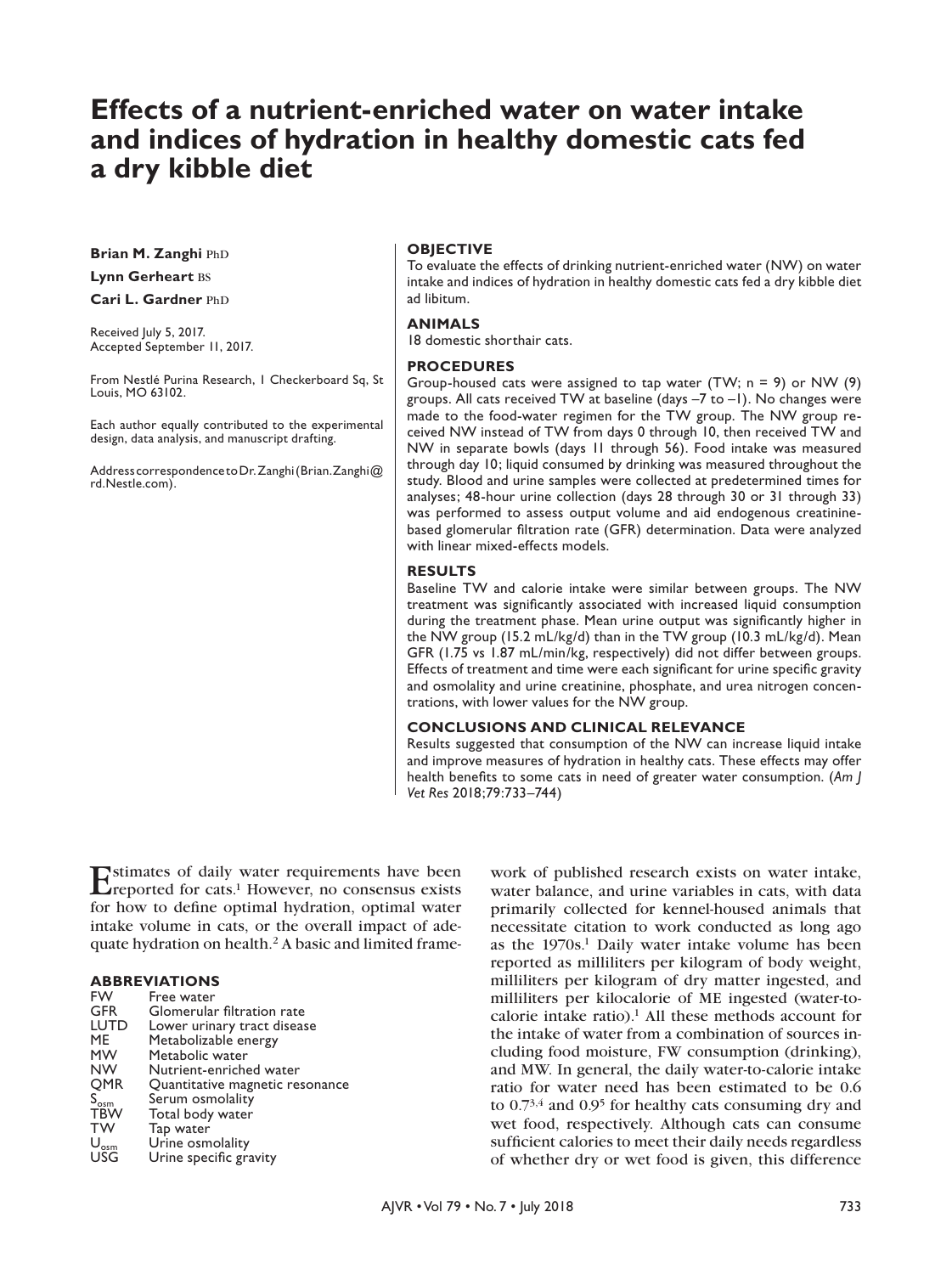in the daily water-to-calorie intake ratio is observed in healthy cats because they drink less water when fed dry food and thus do not consume as much water as they ingest through dietary moisture when eating wet food.1,3,6,a

The currently accepted understanding in regard to these differences in water intake in healthy cats is that the higher total water intake and higher waterto-calorie intake ratio result in greater diuresis in cats that eat wet food. In comparison, although cats that eat dry food have a lower daily water-to-calorie intake ratio, the total water intake is equally sufficient to meet their daily water requirements.<sup>1</sup> However, cats with various types of LUTDs appear to benefit from increased total water intake and urine output. Nutritional studies<sup>6-9,a,b</sup> to investigate health concerns related to LUTDs in cats have provided some evidence that increased water intake can be achieved through modification of dietary moisture content to increase water intake through food<sup>6,7,a</sup> or of dietary sodium content to stimulate drinking.8,9,b

Research with human patients has revealed that increased water intake leads to increased urine volume and dilution, thus supporting increased water intake as one of the typically recommended methods to help prevent urolith recurrence.<sup>10,11</sup> Voluntarily drinking more water is the most common means of increasing fluid intake in people, but this also includes greater consumption of other common beverages.10,12 Although increased total water intake for cats has been achieved through dietary modification or stimulation of thirst mechanisms, to the authors' knowledge, there are no published reports of studies examining the effects of a water supplement on daily water intake, urine dilution, or hydration in this species. Results of 1 study<sup>13</sup> indicate increased palatability of water for cats (determined by preference testing) when a liquid nutritional supplement is added, compared with water alone.

A greater understanding of feline water intake patterns, water balance, and urine indices of hydration status is needed. The objective of the study reported here was to evaluate the effects of NW consumption on water intake and indices of hydration in healthy cats fed dry food (kibble). Goals included examination of voluntary TW consumption and characterization of multiple physiologic measures of hydration status prior to treatment, followed by testing for changes in liquid consumption, total water intake, and hydration variables after providing an NW (alone and as a supplement to TW provided separately) for 56 days. The nutrients in the prototype NW primarily included organic osmolytes, glycerol, and amino acids from whey protein and animal digest.

# **Materials and Methods**

## **Animals**

Adult domestic shorthair cats  $(n = 18)$  owned by Nestlé Purina PetCare and housed at a pet facility were included in the study. All cats used were re-

quired to have overall good general health prior to beginning the study for pretrial selection and underwent evaluation by a veterinarian at the beginning of the trial, which also included routine serum biochemical analysis. At the start of the study, the cats had a mean  $\pm$  SD body weight of 4.6  $\pm$  0.8 kg and age of 9.8 ± 2.5 years; body condition scores ranged from 5 to 7 on the basis of a 9-point scale.14 Prior to the study, cats were group housed in 2 separate rooms (9 cats/room) on the basis of compatibility and sex. Cats were housed indoors with natural lighting and exposure to natural light cycles in environmentally controlled rooms  $(3.5 \times 4.3 \times 2.3 \text{ m})$ , with temperature ranging from 21° to 24°C and 50% humidity. Each room had 3 shelves on each wall running threequarters of the length, with 1 set of wall shelves housing access to the electronic food-monitoring system. There was 1 litter pan/cat and several environmental enrichment items in each room (eg, plastic tables and chairs, various hiding spaces, and play items). Cats were provided environmental enrichment consisting of multiple perches, access to toys, and direct interaction with caretakers on a daily basis. The trial was conducted in accordance with approved animal care and use committee protocols at the pet-care facilities of Nestlé Purina PetCare.

## **Experimental design**

The study was designed to monitor daily liquid and food intake for cats in group housing (except as described for sample collection times). Liquid consumption was determined as the free liquid volume consumed by drinking; this differed from total daily water intake, which was calculated from all 3 water intake sources only during baseline and week 1 of the treatment phase as described herein. Each individual cat's daily food and liquid intake were recorded in the cat rooms by use of a 2-bowl automated monitoring system. The automated monitoring system consisted of each food bowl resting on a scale that weighed the bowls individually and repeatedly to track consumption over a 24-hour period. Each feeder read each cat's identification tag when the feeder was accessed to track individual consumption; only 1 cat at a time could access the food. Cat rooms each contained 12 to 15 feeders to ensure that there were always feeders available to all the cats in the room. Cats had ad libitum access to dry food during the entire study, except for the 12 hours preceding blood and urine sample collection. The food was a prototypical chicken-and-rice dry kibble food formulated to meet adult maintenance nutrient requirements.<sup>c</sup> Proximate analysis<sup>d</sup> of the diet indicated 7.6% moisture,  $36.0\%$  crude protein, 14.2% crude fat, 4.0% crude fiber, 7.2% ash, 5,509 ppm of sodium, 11,740 ppm of phosphorus, and 4,760 kcal/kg on an as-fed basis.

A timeline and breakdown of experimental procedures are provided **(Figure 1)**. The 2 groups of cats  $(n = 9/\text{group})$  received TW only during the baseline assessment phase (7 days prior to the start of experimental treatment) and were arbitrarily assigned to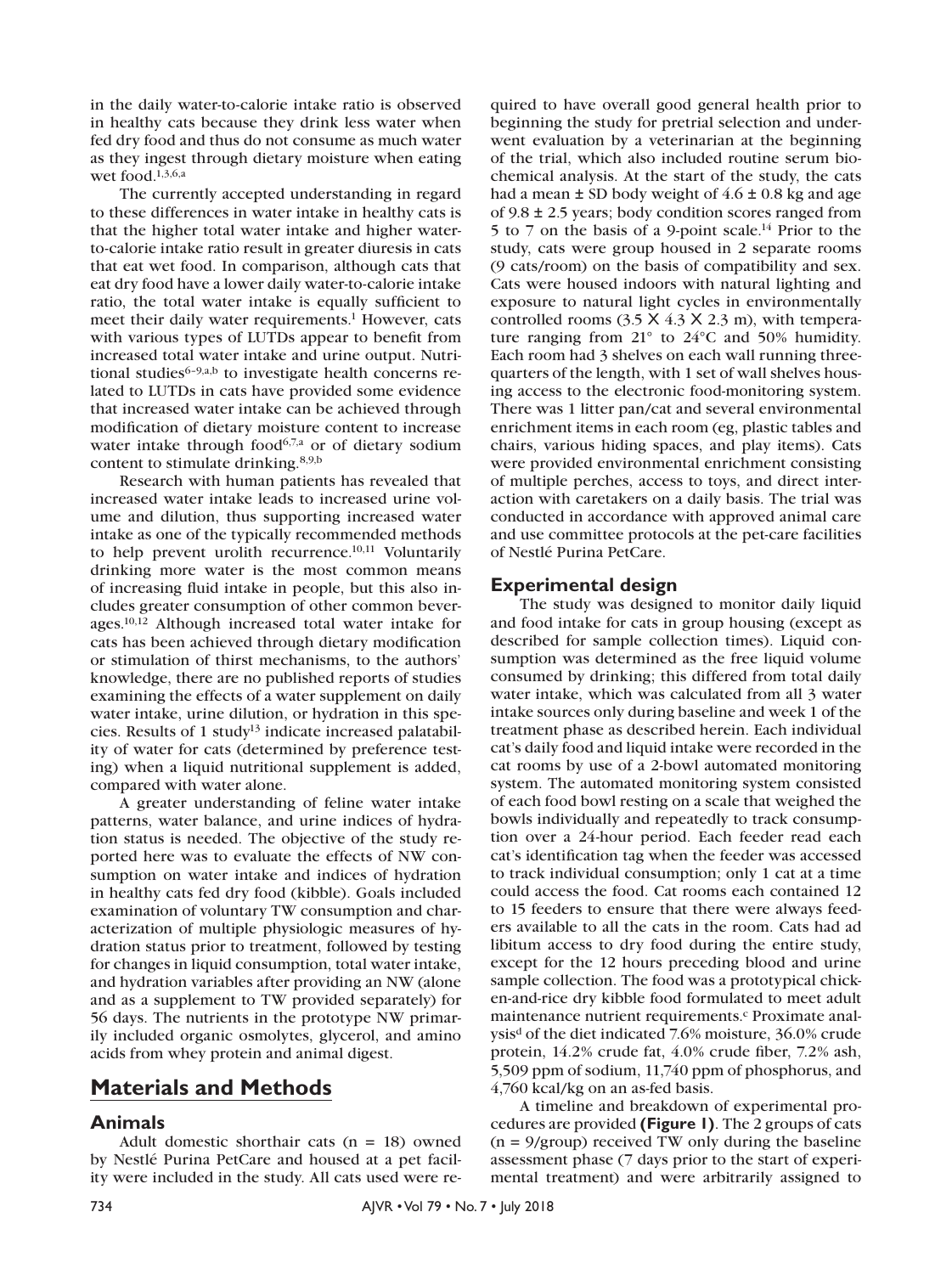

**Figure 1**—Timeline depicting feeding and watering protocols and sample collection times in a study to evaluate the effects of an NW on water intake and indices of hydration in healthy domestic cats fed a dry kibble diet ad libitum. Group-housed cats were assigned to TW (n = 9) or NW (9) groups; all cats received TW for drinking and had food and TW intake measured during the week before the treatment period (ie, baseline). No changes were made to the food and water regimen for cats of the TW group. Cats of the NW group received NW instead of TW from days 0 through 10 and were offered TW and NW in separate bowls for determination of water preferences from days 11 through 56. Measurements were made with a 2-bowl automated system; therefore, to allow for measurements of both water types, food was provided in a third bowl for t on day 11, and food intake monitoring ceased. \*Cats were individually housed for 48 hours on days 28 through 30 or 31 through 33 (nominal day 30) for measurement of total urine output volume and collection of a pooled urine sample for GFR analysis.

receive either TW only (TW group) or NW only followed by a choice of NW or TW (NW group) during the 56-day treatment phase. The NW content was summarized **(Appendix)**.

Daily liquid (TW) and food ingestion were recorded during the baseline phase for the NW and TW groups. The treatment phase was subdivided to evaluate the effects of a 2-bowl or 3-bowl food and water regimen (Figure 1) on water consumption. On days 0 through 10 of the treatment phase, the 2-bowl food and water regimen was continued, and daily ingestion of liquid (in bowl 1) and food (in bowl 2) was recorded for both groups. During this 11-day period, cats of the NW group had ad libitum access to NW and food through the automated feeding system, and cats of the TW group had ad libitum access to TW and food through the same automated system. The positioning (left vs right) of bowls containing liquid and food was alternated daily at each feeder. Daily calorie intake from food consumption was calculated for each cat in accordance with the proximate analysis of the kibble.

Starting on day 11 until the end of the trial, a 3-bowl food and water regimen was implemented with food available ad libitum outside of the automated feeding system (in bowl 1, with no monitoring of food intake) for both groups of cats. Cats of the NW group had ad libitum access to NW (in bowl 2) and TW (in bowl 3) via the automated feeding system, whereas cats in the TW group received TW in both bowls through the automated system.

## **Calculation of total daily water intake**

Total water intake was calculated for each day and included FW, MW, and food moisture only during baseline and week 1, when food intake was recorded. The FW (grams) was either TW or the wateronly component of the NW (with grams of dry-matter

content removed from the calculation). For MW, the calculation was based on a conservative estimate of 10 mL of water/100 kcal of ME.15 In addition, MW content was calculated for the nutrient substrate oxidation of the protein component ingested from NW (41  $g$  of water/100  $g$  of protein oxidized<sup>1</sup>) as determined by proximate analysis. Each individual animal's total daily water intake was calculated as total volume (mL) of water ingested relative to the total calories (ME in kcal) ingested on a daily basis (water-to-calorie intake ratio) and as total daily volume of water adjusted for body weight.

#### **Sample collection and analysis**

To evaluate selected physiologic variables associated with hydration, blood and cystocentesis-collected urine samples were obtained. Samples were collected on days –1, 8, 15, 30, and 56 (Figure 1). In addition, cats were individually housed for 48 hours on days 28 through 30 or 31 through 33 for measurement of total urine output volume and collection of a pooled urine sample. Urine was collected repeatedly into a clean collection vessel containing no preservative and pooled with previous urine while stored at 4°C. Urine and blood collected on day 33 for the second group of cats were designated day 30 in the summary tables for simplicity. This pooled urine sample was used for the determination of GFR on the basis of endogenous creatinine clearance.

On sample collection days, blood (3 mL) was collected from the jugular vein, transferred to blood tubes, $e$  and allowed to clot for 10 minutes at room temperature (approx 20°C). Serum was collected after centrifugation of clotted blood samples and stored at –80°C until aliquoted samples were analyzed to obtain  $S_{\text{osm}}$  with an osmometer<sup>f</sup> and biochemical data by means of an automated biochemical assay system<sup>g</sup> used in accordance with the manufacturer's instruc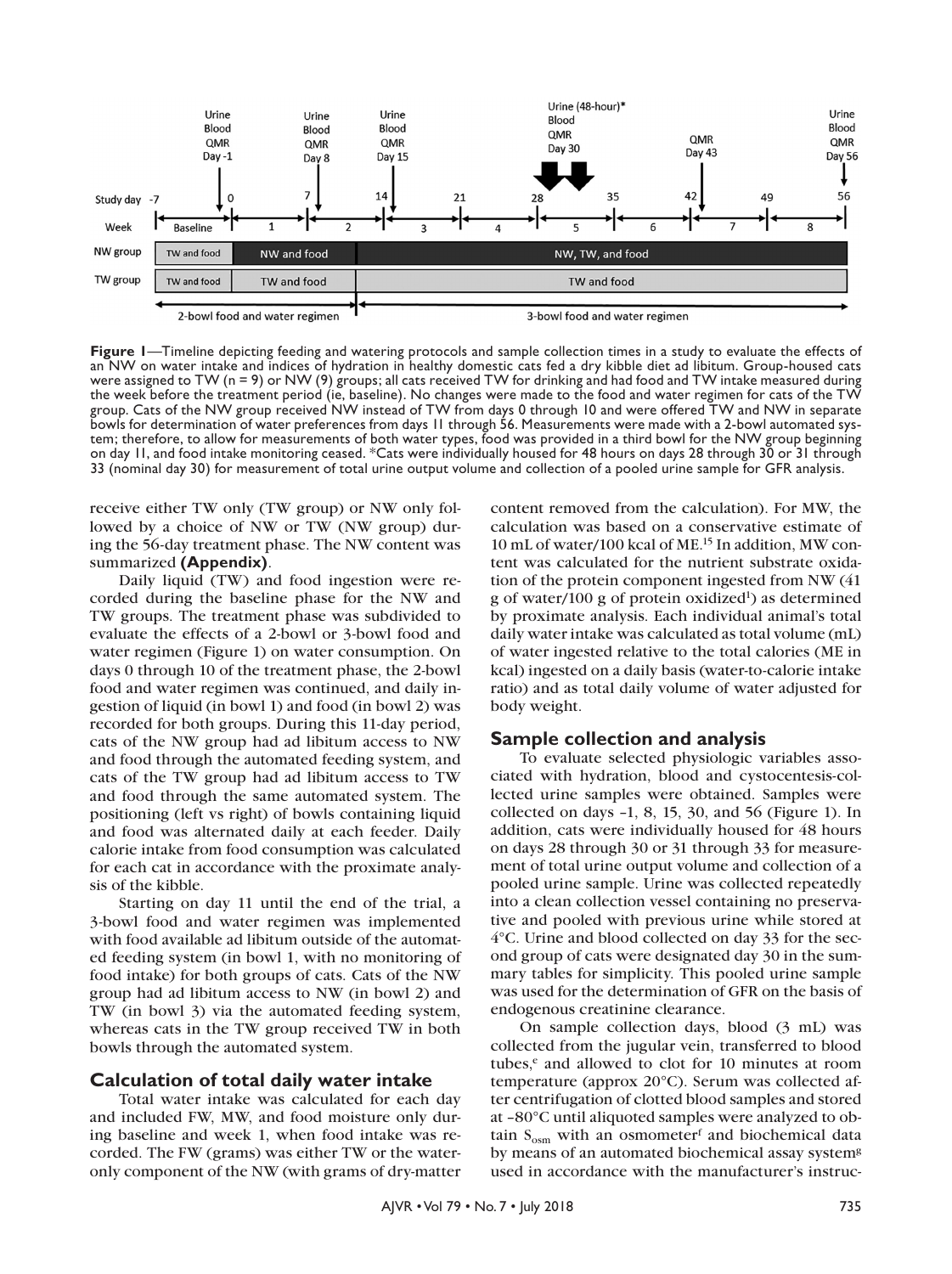tions. In addition to measurement of creatinine concentrations in serum and urine as described,<sup>g</sup> additional measurement was performed with a kinetic colorimetric assayh according to the Jaffe method with a pseudocreatinine chromogen correction of –0.3 mg/dL applied to the data output.

Urine samples were analyzed on the day of collection for determination of specific gravity with a refractometer,<sup>i</sup> color by comparison with a urine color chart,<sup>j</sup> U<sub>osm</sub> with an osmometer,<sup>f</sup> and pH with a handheld microprocessor-based meter.<sup>k</sup> For urine color, an 8-color scale developed for assessment of human urine samples was used, with colors ranging from very pale yellow (1) to brownish green (8).16 Remaining urine from each sample was stored at –80°C until aliquoted samples were analyzed for urea nitrogen and creatinine concentrations by means of an automated biochemical assay system<sup>g,h</sup> previously validated for feline samples. Stored urine samples were also analyzed for sodium, potassium, calcium, and magnesium content (as Na<sup>+</sup>, K<sup>+</sup>, Ca<sup>2+</sup>, and Mg<sup>2+</sup>, respectively) by inductively coupled plasma optical emission spectroscopy<sup>1</sup> and for phosphate  $(PO^{-4})$  and chloride  $(Cl<sup>-</sup>)$ content by ion chromatography.m

#### **GFR measurement**

For each cat, GFR adjusted for body weight (mL/ min/kg) was calculated by measurement of endogenous creatinine17 concentrations (mg/dL) in serum and urine and the mean 24-hour urine output volume (mL) determined from the 48-hour collection period. Serum for creatinine measurement was collected on the last day of the 48-hour urine collection period (ie, day 30 or 33). Calculation of GFR was performed by use of the following equation:

GFR (mL/24 h/cat) = (UCr  $\cdot$  UOV)/SCr

where UCr is the endogenous urine creatinine concentration, UOV is the mean 24-hour urine output volume, and SCr is the endogenous serum creatinine concentration. The result was then reduced to a numeric equivalent of milliliters per minute per cat, which was then adjusted for body weight to yield a final result as milliliters per minute per kilogram.

#### **Body composition measurements**

Body weight was recorded by 8:00 am on body composition analysis days. Body composition scans of awake cats were run in triplicate by use of QMR, with cats placed in a polymethylmethacrylate crate for imaging as previously described.18,n Total body water, lean body mass, and fat mass were determined.18 Scans were performed on days –1, 8, 15, 30, 43, and 56 of the treatment phase (Figure 1).

#### **Statistical analysis**

For variables other than GFR and urine output volume, a linear mixed-effects model was used to account for the nonindependence of the data in comparison between groups with a commercially avail-

able software package.<sup>19,0</sup> Cat identification was used as a random effect, and the intercept was allowed to vary by cat. Treatment (TW vs NW), time, and the interaction between treatment and time were entered as fixed effects. Satterthwaite approximation of degrees of freedom was used to calculate the *P* values. Tukey post hoc tests were then conducted. For GFR and urine volume, the Welch 2-sample *t* test was conducted to determine differences between treatments. Values of  $P \leq 0.05$  were considered significant.

# **Results**

## **Calorie intake from food consumption and liquid intake**

In general, cats' calorie intake from food consumption and the amount of liquid consumed by drinking from bowls during the baseline (pretreatment) period varied only slightly from day to day with the exception of days –2 and –1 (data not shown), with TW provided to both groups throughout and food being withheld for 12 hours (beginning the previous evening) before sample collection on day –1. Mean daily liquid and calorie intake amounts, reported for 5 days (days –7 to –3) of the baseline period and for all days of week 1 (days 0 through 7), were compared within and between groups. Replacement of TW with NW beginning on day 0 was associated with a marked increase in liquid consumption for the NW group, and a significant  $(P = 0.010)$  time-by-treatment interaction was detected for this variable. The mean ± SE amount of liquid consumed was similar between the TW (107  $\pm$  7 g/d) and NW (93  $\pm$  9 g/d) groups at baseline (*P* = 0.90), and results for this variable did not differ  $(P =$ 0.72) between baseline and week 1 (89  $\pm$  5 g/d) for the TW group. However, liquid intake increased significantly  $(P = 0.01)$  from the baseline value for cats in the NW group during week 1 (mean  $\pm$  SE, 148  $\pm$ 26 g/d), and the amount of liquid consumed during week 1 was significantly  $(P = 0.03)$  greater for this group than for the TW group.

No significant  $(P = 0.41)$  time-by-treatment interaction was found for calorie intake from food or for the main effect of treatment on this variable  $(P =$ 0.63), whereas the main effect of time was significant  $(P \le 0.001)$  between baseline and week 1. Mean  $\pm$  SE week 1 calorie intake was 186 ± 15 kcal/d and 187 ± 13 kcal/d for the TW and NW, groups, respectively, compared with  $137 \pm 12$  kcal/d and  $153 \pm 12$  kcal/d, respectively, at baseline (a decrease of approx 22% overall).

Mean weekly liquid intake (calculated from daily intake data) for each group throughout the treatment phase was compared with the mean baseline value for the same group, and percentage change was calculated **(Figure 2)**. The main effects of treatment (*P*  $= 0.020$ ) and time ( $P \le 0.001$ ) were significant. The time-by-treatment interaction was not significant  $(P =$ 0.84). Although only the individual main effects were significant, the data were reported on a weekly ba-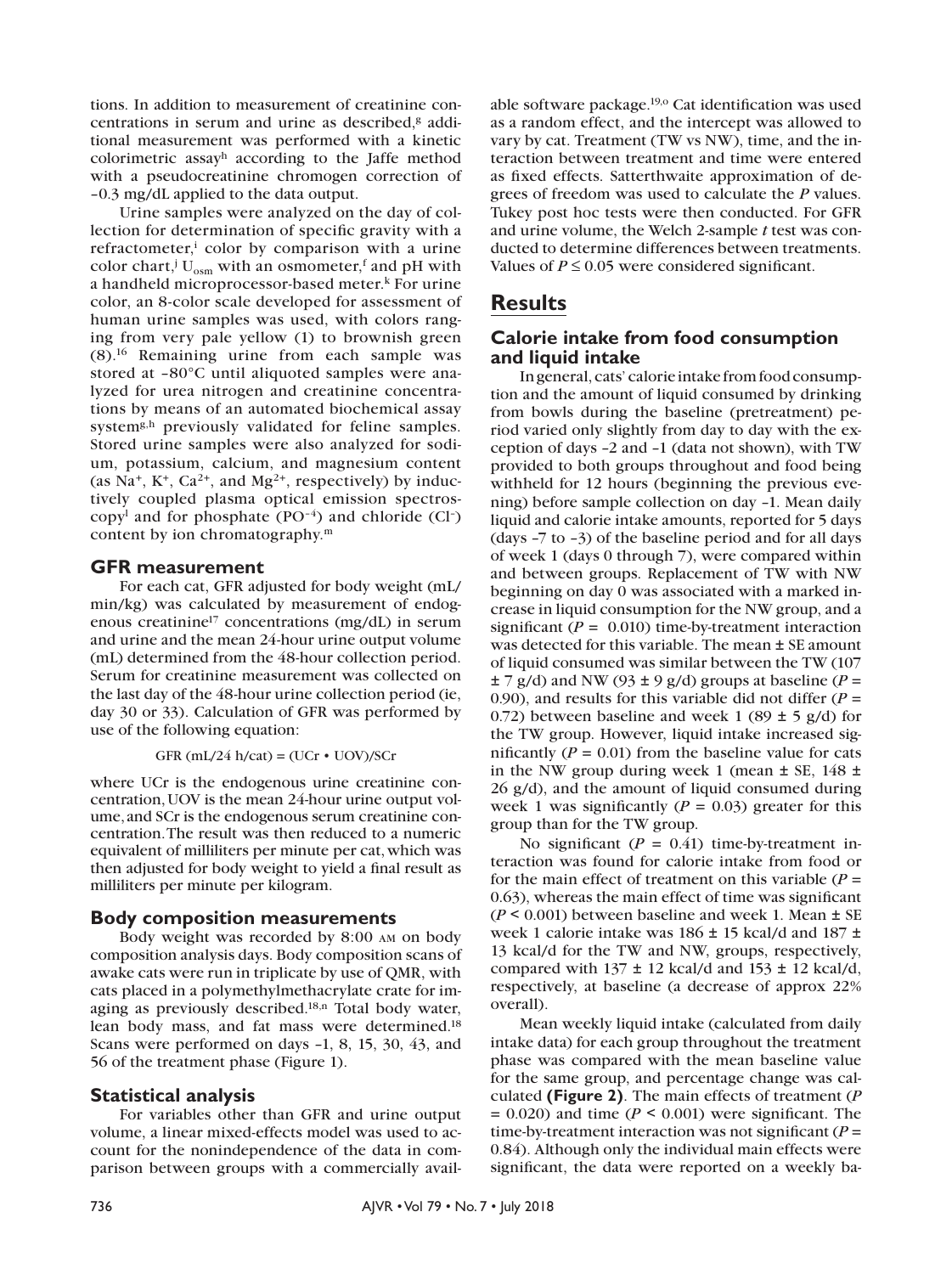

**Figure 2**—Comparison of mean  $\pm$  SE percentage change in the weekly amount of liquid consumed by drinking relative to baseline for the same 18 cats as in Figure 1. Gray and black bars represent data for the TW and NW groups, respectively. *See* Figure 1 for remainder of key.

sis to demonstrate the relative differences between treatment groups over the course of the trial. For the NW group, mean free liquid intake increased approximately 60% during week 1 (when only NW was provided for drinking), compared with that at baseline. During the remainder of the study (with transition from the 2-bowl to 3-bowl regimen to include access to TW beginning on day 11), the NW group continued to have significantly greater liquid intake, with differences from baseline ranging from approximately 40% to 118%. The TW group had minimal variation over the 8-week treatment phase, with differences ranging from approximately –15% to 14%.

Although liquid consumption by cats in the NW group was significantly greater than that for cats in the TW group during the treatment phase (mean ± SE, 153 ± 26 g/d vs 104 ± 5 g/d, respectively), individual responses varied substantially. To examine this variability, the overall mean percentage change for all 8 weeks of the treatment phase was calculated. The variability was largely driven by 3 cats that had particularly high intake of the NW. In summary, 3 cats in the NW group had low response rates (< 25% increase), 3 cats had moderate response rates (25% to 75% increase), and 3 cats had high response rates (> 75% increase), with the 2 highest differences calculated as 175% and 270% increases relative to baseline. To account for this variance, all 18 cats in the study were categorized as responders or nonresponders. Responders had an overall mean increase in liquid consumption > 25%, and nonresponders had an increase  $\leq$  25%. The TW group had 8 nonresponders and 1 responder, whereas the NW group had 3 nonresponders and 6 responders. A  $\chi^2$  test revealed a significant ( $P = 0.05$ ) relationship between treatment (NW) vs TW) and response (responder vs nonresponder).

To generally assess the preferences for NW or TW within the NW group, the proportion of NW versus TW (percentage of daily intake) consumed by cats of the NW group was calculated for weeks 2 through 8. Daily results calculated for all individual cats, not the group mean, ranged from a minimum of 58% NW

 $(42\% \text{ TW})$  to a maximum of 100% NW  $(0.0\% \text{ TW})$ ; data not shown) and was not influenced by whether NW was provided in the left or right bowl. When each cat's weekly intake was calculated from the daily data, results ranged from a minimum of 90.3% NW (9.7% TW) up to a maximum of 99.8% NW (0.2% TW; data not shown). The overall daily mean  $\pm$  SD percentage of total daily liquid ingested as NW was  $96.6 \pm 3.0\%$ . This indicated that even cats in the NW group categorized as nonresponders for daily liquid consumption volume primarily ingested the NW versus TW, but at volumes that were generally similar to baseline.

### **Total water intake and water-to-calorie intake ratios**

Calculated daily total water intake (the sum of FW consumed by drinking [TW and the water-only component of NW], MW [conversion from food and NW nutrients], and food moisture components) was determined and was used to calculate mean daily water-to-calorie intake ratios (as mL per kcal of ME) for the same 5 days at baseline and days 0 through 7 of week 1 only, owing to the previously described changes in feeding protocols that prevented analysis for longer periods (Figure 1). A significant  $(P = 0.040)$ time-by-treatment interaction was identified for the water-to-calorie intake ratio. At baseline, the mean ± SE daily water-to-calorie intake ratio was similar between the TW (0.71  $\pm$  0.03) and NW (0.63  $\pm$  0.03) groups, and the week 1 value for the TW group (0.85 ± 0.05) was similar to that at baseline. In contrast, this ratio was significantly ( $P \le 0.001$ ) increased for the NW group during week 1 (1.12  $\pm$  0.14) relative to baseline for the same group; however, the difference between the NW and TW groups during week 1 (with the mean approx 32% greater for NW than for TW) was nonsignificant  $(P = 0.06)$ .

There was a significant  $(P = 0.010)$  time-by-treatment interaction for total water intake adjusted for body weight of cats. The NW treatment resulted in significantly ( $P = 0.010$ ) higher mean  $\pm$  SE total water intake during week 1 (37.5  $\pm$  7.0 mL/kg), compared with results for the same group at baseline  $(24.3 \pm 1)$ 2.5 mL/kg), whereas no significant difference was observed for this variable during week 1 (25.1 ± 2.9 mL/ kg) relative to the baseline value  $(29.7 \pm 3.0 \text{ mL/kg})$ for the TW group.

#### **Urine characteristics**

The USG, U<sub>osm</sub>, and color data were summarized **(Table 1)**. The main effects of time and treatment were significant ( $P \le 0.001$  for both) for USG, without a significant time-by-treatment interaction. Cats of the TW group had a higher mean USG  $(1.054 \pm 1)$ 0.001 g/mL) that was generally stable throughout the study, with the group mean varying among time points by  $\leq 0.006$  g/mL. Cats of the NW group had a lower mean USG  $(1.040 \pm 0.002 \text{ g/mL})$ . In addition, the NW group had a slightly lower mean USG at baseline, compared with that for TW-group cats (1.053 vs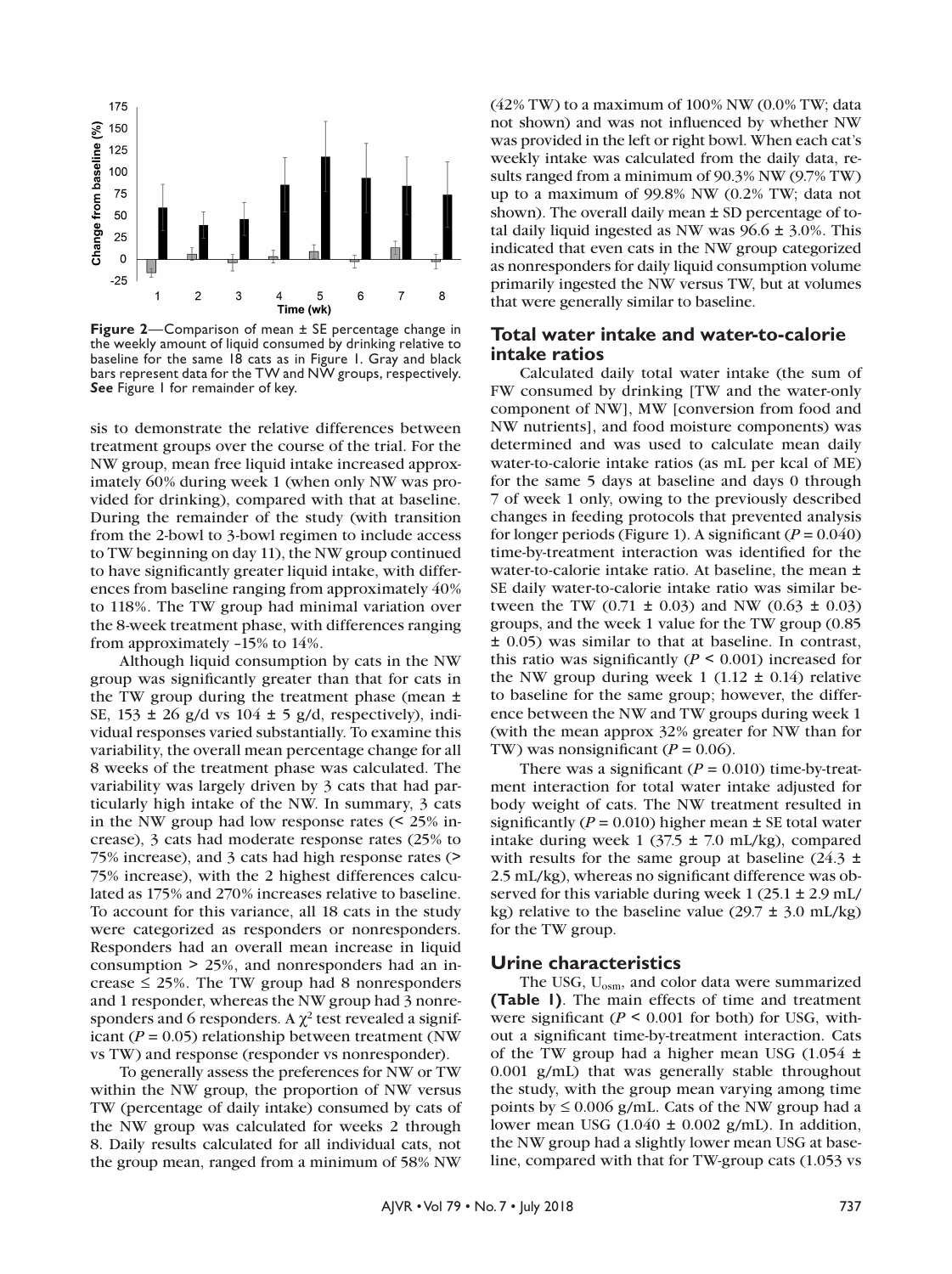|                            |                                |                                  | Day                              | P value*                       |                                |             |                  |              |
|----------------------------|--------------------------------|----------------------------------|----------------------------------|--------------------------------|--------------------------------|-------------|------------------|--------------|
|                            |                                |                                  |                                  |                                |                                |             |                  | <b>Time</b>  |
| Variable                   | $-1$                           | 8                                | 15                               | 30+                            | 56                             | <b>Time</b> | <b>Treatment</b> | by treatment |
| $USG$ ( $g/mL$ )           |                                |                                  |                                  |                                |                                | < 0.001     | < 0.001          | 0.14         |
| <b>TW</b>                  | $1.058 \pm 0.002$              | $1.052 \pm 0.002$                | $1.053 \pm 0.003$                | $1.055 \pm 0.002$              | $1.052 \pm 0.002$              |             |                  |              |
| <b>NW</b>                  | $1.053 \pm 0.004$              | $1.031 \pm 0.004$                | $1.038 \pm 0.005$                | $1.037 \pm 0.004$              | $1.041 \pm 0.005$              |             |                  |              |
| $U_{\text{osm}}$ (mOsm/kg) |                                |                                  |                                  |                                |                                | 0.002       | 0.01             | 0.003        |
| <b>TW</b>                  | $2.434 \pm 86$ <sub>a</sub> A  | $2,180 \pm 81$ <sub>a,A</sub>    | $2.191 \pm 50^{a,A}$             | $2.402 \pm 116^{a,A}$          | $2.114 \pm 98$ <sub>a</sub> A  |             |                  |              |
| <b>NW</b>                  | $2.178 \pm 134$ <sup>a,A</sup> | $1.337 \pm 182^{b,B}$            | $1.651 \pm 201^{b,B}$            | $1.683 \pm 187^{a,b,B}$        | $1,744 \pm 185^{a,b,A}$        |             |                  |              |
| pН                         |                                |                                  |                                  |                                |                                | 0.57        | 0.80             | 0.003        |
| <b>TW</b>                  | $6.55 \pm 0.10$ a,A            | $6.35 \pm 0.09$ a,A              | $6.37 \pm 0.10$ a,A              | $6.35 \pm 0.05$ <sub>a</sub> A | $6.28 \pm 0.10$ a,A            |             |                  |              |
| <b>NW</b>                  | $6.19 \pm 0.08$ <sub>a</sub> A | $6.33 \pm 0.06$ <sub>a,b,A</sub> | $6.28 \pm 0.08$ <sub>a,b,A</sub> | $6.55 \pm 0.07$ <sup>b,A</sup> | $6.46 \pm 0.08$ <sub>a,A</sub> |             |                  |              |
| Color‡                     |                                |                                  |                                  |                                |                                | < 0.001     | 0.02             | 0.04         |
| <b>TW</b>                  | $4.4 \pm 0.2$ <sub>a</sub> A   | 4.1 $\pm$ 0.2 <sup>a,A</sup>     | $3.7 \pm 0.2$ a,A                | $5.2 \pm 0.1$ <sup>a,A</sup>   | $4.2 \pm 0.4$ a,A              |             |                  |              |
| <b>NW</b>                  | $4.9 \pm 0.3$ <sub>a,A</sub>   | $3.1 \pm 0.3^{b,A}$              | 3.1 ± $0.4^{b,A}$                | $4.0 \pm 0.2$ <sup>a,A</sup>   | $3.1 \pm 0.3^{b,A}$            |             |                  |              |
| Sodium (mmol/L)            |                                |                                  |                                  |                                |                                | 0.14        | 0.55             | 0.67         |
| <b>TW</b>                  | $147 \pm 23$                   | $154 \pm 22$                     | $116 \pm 19$                     | <b>ND</b>                      | $126 \pm 32$                   |             |                  |              |
| <b>NW</b>                  | $143 \pm 24$                   | $119 \pm 17$                     | $120 \pm 19$                     | <b>ND</b>                      | $107 \pm 16$                   |             |                  |              |
| Calcium (mmol/L)           |                                |                                  |                                  |                                |                                | 0.001       | 0.90             | 0.41         |
| <b>TW</b>                  | $1.68 \pm 0.38$                | $0.96 \pm 0.21$                  | $0.60 \pm 0.11$                  | <b>ND</b>                      | $0.83 \pm 0.14$                |             |                  |              |
| <b>NW</b>                  | $1.49 \pm 0.33$                | $0.68 \pm 0.10$                  | $1.04 \pm 0.54$                  | <b>ND</b>                      | $0.75 \pm 0.23$                |             |                  |              |
| Potassium (mmol/L)         |                                |                                  |                                  |                                |                                |             |                  |              |
| <b>TW</b>                  | $246 \pm 19$                   | $215 \pm 13$                     | $190 \pm 16$                     | <b>ND</b>                      | $207 \pm 9$                    | 0.01        | < 0.001          | 0.62         |
| <b>NW</b>                  | $195 \pm 11$                   | $138 \pm 17$                     | $144 \pm 18$                     | <b>ND</b>                      | $169 \pm 22$                   |             |                  |              |
| Magnesium (mg/dL)          |                                |                                  |                                  |                                |                                |             |                  |              |
| <b>TW</b>                  | $5.07 \pm 1.48$                | $3.89 \pm 0.78$                  | $3.25 \pm 0.63$                  | <b>ND</b>                      | $3.60 \pm 0.82$                | 0.08        | 0.14             | 0.98         |
| <b>NW</b>                  | $3.64 \pm 0.84$                | $2.62 \pm 0.68$                  | $1.83 \pm 0.59$                  | <b>ND</b>                      | $2.50 \pm 0.38$                |             |                  |              |
| Phosphate (mmol/L)         |                                |                                  |                                  |                                |                                |             |                  |              |
| <b>TW</b>                  | $94 \pm 9^{a,A}$               | $98 \pm 9^{\text{a,A}}$          | $80 \pm 6^{\text{a,A}}$          | <b>ND</b>                      | $87 \pm 9^{\text{a,A}}$        | 0.009       | 0.003            | 0.02         |
| <b>NW</b>                  | $85 \pm 6^{a,A}$               | $47 \pm 8^{b,B}$                 | $50 \pm 10^{b,B}$                | <b>ND</b>                      | $55 \pm 10^{b,A}$              |             |                  |              |
| Creatinine (mg/dL)         |                                |                                  |                                  |                                |                                |             |                  |              |
| <b>TW</b>                  | $506 \pm 16^{a,A}$             | $489 \pm 30^{\text{a,A}}$        | $430 \pm 33^{\text{a,A}}$        | $366 \pm 21^{a,A}$             | $442 \pm 30^{a,A}$             | < 0.001     | < 0.001          | 0.02         |
| <b>NW</b>                  | $453 \pm 31$ a,A               | $288 \pm 39^{b,B}$               | $308 \pm 44^{b, B}$              | $239 \pm 32$ <sub>b</sub> ,A   | $337 \pm 39^{b,B}$             |             |                  |              |
| Urea nitrogen (g/dL)       |                                |                                  |                                  |                                |                                |             |                  |              |
| <b>TW</b>                  | $4.6 \pm 1.4$ <sup>a,A</sup>   | 4.1 ± 1.6 <sup>a,A</sup>         | $4.2 \pm 1.6^{a,A}$              | $4.4 \pm 1.8^{a,A}$            | $4.2 \pm 1.8^{a,A}$            | < 0.001     | 0.008            | 0.007        |
| <b>NW</b>                  | $4.0 \pm 2.5$ <sub>a</sub> A   | $2.3 \pm 3.3^{b,B}$              | $3.0 \pm 3.9$ b,A                | $3.0 \pm 3.4^{b,B}$            | $3.3 \pm 4.0$ a,A              |             |                  |              |

**Table 1**—Comparisons of mean ± SE urine variables measured in a study to evaluate the effects of an NW on water intake and indices of hydration in healthy domestic cats fed a dry kibble diet ad libitum.

Cats of the TW (n = 9) and NW (9) groups received TW and dry kibble during the week before the treatment period (ie, baseline; days –7 to –1). No changes were made to the food and water regimen for cats of the TW group. On days 0 to 10, cats of the NW group received NW instead of TW, and from days 11 to 56, they were offered TW and NW in separate bowls.

<sup>\*</sup>*P* values were generated from a linear mixed model. †Urine was collected over a 48-hour period (days 28 to 30 or 31 to 33) for the time point designated as day<br>30. ‡Color was assessed with a scale<sup>16j</sup> from very pale y

abWithin a row, values with different lowercase superscript letters differ significantly (pairwise comparisons) within a treatment group. ABWithin a column, values with different uppercase superscript letters differ significantly (pairwise comparisons) between the 2 treatment groups. Comparisons are indicated with superscript letters only for variables with significant time-by-treatment interactions. For all comparisons, values of *P* < 0.05 were considered significant.

1.058 g/mL), and had a notable decrease of 0.022 g/ mL for this variable by day 8 of the treatment phase. The USG remained lower for the NW group than for the TW group on all subsequent sampling days during the 8-week treatment phase.

Significant time-by-treatment interactions were observed for  $U_{\text{osm}}$  ( $P = 0.003$ ) and urine color ( $P =$ 0.040; Table 1). For both variables, mean baseline values were similar between treatment groups. For cats in the TW group, no difference was observed among sampling times for either variable. For the NW group, mean  $U_{\text{osm}}$  was significantly ( $P \le 0.05$ ) decreased during the first 2 weeks of the treatment phase, compared with the baseline value. Although U<sub>osm</sub> was numerically lower on days 30 and 56 than at baseline for this group, these differences were nonsignificant. Urine color analysis revealed similar findings, with significantly (*P* < 0.05) lower mean color scores on days 8, 15, and 56 relative to baseline for the NW group. A significant  $(P = 0.003)$  time-by-treatment interaction was observed for urine pH; however, individual effects of treatment and time were nonsignificant. Mean urine pH did not differ between groups at any time point. For the TW group, the value was highest at baseline but did not differ significantly among time points. Urine pH was lowest at baseline for the NW group, with a significant ( $P \le 0.05$ ) difference observed only on day 30 relative to baseline.

Time-by-treatment interactions were significant  $(P \le 0.020)$  for urine phosphate, creatinine, and urea nitrogen, but not potassium, concentrations (Table 1). For phosphate, urea nitrogen, and creatinine, mean urine concentrations were similar between groups at baseline. These values were significantly (*P* < 0.05) lower than the baseline value by day 8 of the treatment phase for the NW group, and these differences were generally maintained until the end of the study. In addition, a significant  $(P \le 0.001)$  main effect of treatment was identified for potassium. This was a result of the NW group having a significantly (*P* < 0.05) lower mean urine potassium concentration at all sampling days, compared with those for the TW group, with this difference also evident at baseline.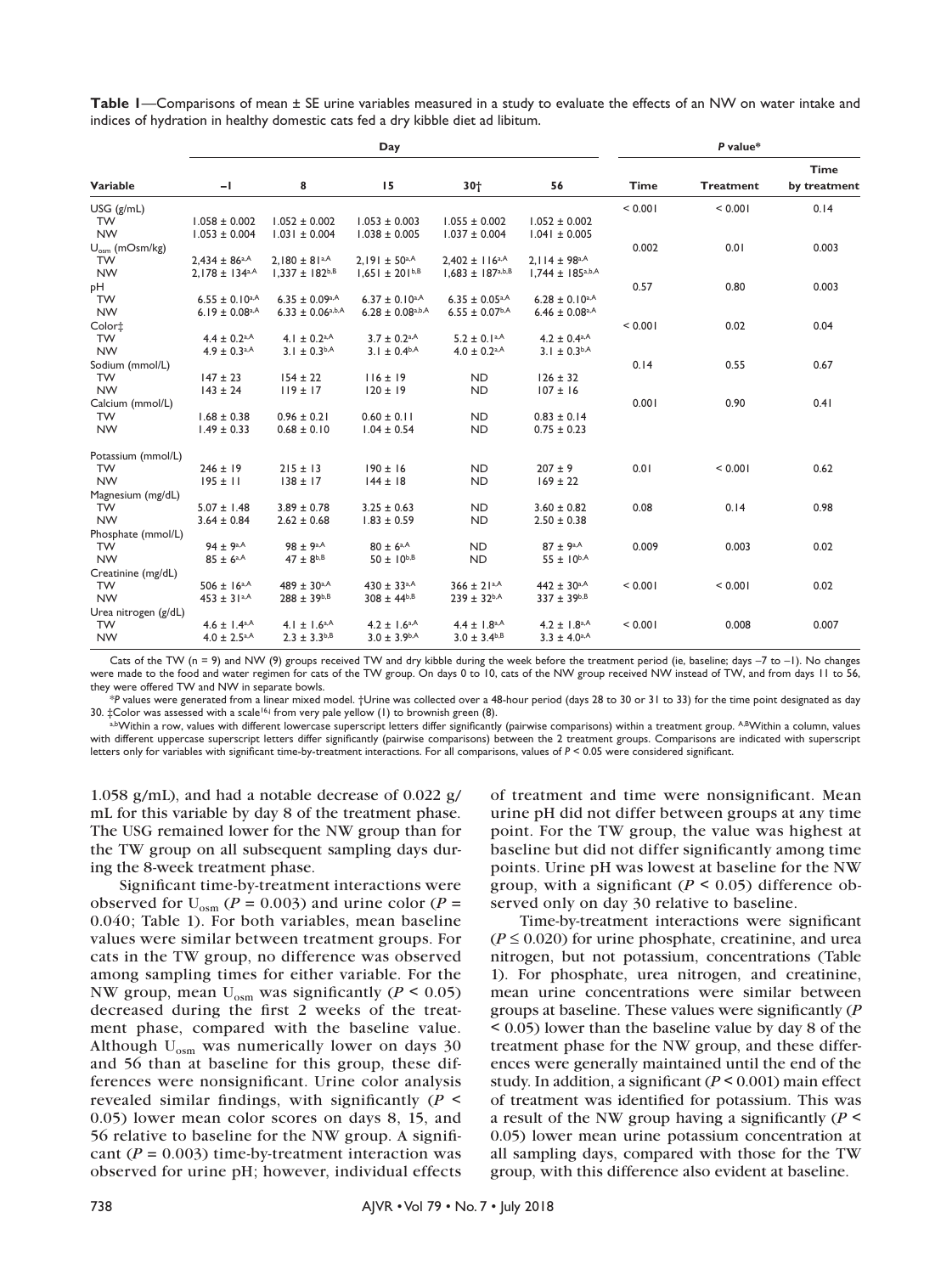#### **Urine output volume and GFR**

Because some cats did not urinate during the first 24 hours of the 48-hour urine collection period (Figure 1), the volume of urine collected on the second day was greater for those cats than for cats that voided urine on both days (data not shown). Regardless, the daily mean urine volume was calculated for all cats and subsequently used to determine the daily mean urine output adjusted for body weight. The mean ± SE result was significantly  $(P = 0.010)$  higher for cats of the NW group (15.2  $\pm$  1.8 mL/kg/d) than for cats of the TW group (10.3  $\pm$  0.7 mL/kg/d). The mean  $\pm$ SE GFR measured during this period did not differ significantly ( $P = 0.51$ ) between the NW (1.75  $\pm$  0.11) mL/min/kg) and TW  $(1.87 \pm 0.18 \text{ mL/min/kg})$  groups.

#### **Serum characteristics**

The serum analyte concentration data were summarized **(Table 2)**. Time-by-treatment interactions

were not significant for any of these variables except for creatinine ( $P \le 0.01$ ),  $S_{\text{osm}}$  ( $P \le 0.001$ ), and phosphorus ( $P = 0.010$ ). Serum creatinine concentration and  $S_{\text{osm}}$  differed significantly ( $P \le 0.05$ ) between treatment groups at baseline, but did not differ between groups at any sampling time during the treatment phase except on day 56, with  $S_{\text{osm}}$  greater for the NW than the TW group. Serum phosphorus concentration was similar between groups at all time points, but differed between baseline and week 1 for the TW group. The main effect of time, but not treatment, was significant ( $P \le 0.010$ ) for serum albumin, glucose, sodium, and urea nitrogen concentrations.

#### **Body composition**

The main effect of treatment was nonsignificant for measures of body weight and all body composition variables **(Table 3)**. Time-by-treatment interactions were also nonsignificant. The effect of time was

**Table 2**—Comparisons of mean ± SE serum variables for the same 18 cats as in Table 1.

|                            |                                 |                                | P value*                         |                     |                                |             |                  |                      |
|----------------------------|---------------------------------|--------------------------------|----------------------------------|---------------------|--------------------------------|-------------|------------------|----------------------|
| Variable                   | -1                              | 8                              | 15                               | 30                  | 56                             | <b>Time</b> | <b>Treatment</b> | Time by<br>treatment |
| Albumin (g/dL)             |                                 |                                |                                  |                     |                                | 0.01        | 0.99             | 0.76                 |
| <b>TW</b>                  | $3.29 \pm 0.13$                 | $3.30 \pm 0.11$                | $3.26 \pm 0.12$                  | $3.28 \pm 0.09$     | $3.14 \pm 0.10$                |             |                  |                      |
| <b>NW</b>                  | $3.28 \pm 0.08$                 | $3.24 \pm 0.06$                | $3.26 \pm 0.10$                  | $3.32 \pm 0.07$     | $3.18 \pm 0.08$                |             |                  |                      |
| Creatine kinase (U/L)      |                                 |                                |                                  |                     |                                | 0.31        | 0.17             | 0.78                 |
| <b>TW</b>                  | $208 \pm 33$                    | $203 \pm 49$                   | $183 \pm 37$                     | $193 \pm 29$        | $138 \pm 19$                   |             |                  |                      |
| <b>NW</b>                  | $176 \pm 21$                    | $149 \pm 16$                   | $127 \pm 10$                     | $169 \pm 31$        | $142 \pm 22$                   |             |                  |                      |
| Creatinine (mg/dL)         |                                 |                                |                                  |                     |                                | 0.19        | 0.05             | 0.004                |
| <b>TW</b>                  | $1.37 \pm 0.05$ <sup>a,A</sup>  | $1.51 \pm 0.06^{aA}$           | $1.41 \pm 0.07$ <sup>a,A</sup>   | $1.52 \pm 0.07$ a,A | $1.43 \pm 0.05$ <sup>a,A</sup> |             |                  |                      |
| <b>NW</b>                  | $1.70 \pm 0.08$ a,B             | $1.66 \pm 0.09$ a,A            | $1.60 \pm 0.09$ a,A              | $1.57 \pm 0.07$ a,A | $1.61 \pm 0.05$ <sub>a</sub> A |             |                  |                      |
| Glucose (mg/dL)            |                                 |                                |                                  |                     |                                | 0.01        | 0.80             | 0.71                 |
| <b>TW</b>                  | $89 \pm 4$                      | $83 \pm 4$                     | $84 \pm 4$                       | $92 \pm 5$          | $84 \pm 4$                     |             |                  |                      |
| <b>NW</b>                  | $88 \pm 9$                      | $88 \pm 7$                     | $81 \pm 5$                       | $93 \pm 3$          | $89 \pm 7$                     |             |                  |                      |
| $S_{\text{osm}}$ (mOsm/kg) |                                 |                                |                                  |                     |                                | 0.01        | 0.79             | < 0.001              |
| <b>TW</b>                  | $328 \pm 6^{a,A}$               | $324 \pm 2^{a,A}$              | $328 \pm 3^{aA}$                 | $320 \pm 2^{a,A}$   | $320 \pm 3^{a,A}$              |             |                  |                      |
| <b>NW</b>                  | $312 \pm 2^{a,B}$               | $319 \pm 1^{a,A}$              | $330 \pm 2^{b,A}$                | $328 \pm 3^{b,A}$   | $335 \pm 2^{b,B}$              |             |                  |                      |
| Phosphorus (mg/dL)         |                                 |                                |                                  |                     |                                | 0.04        | 0.27             | 0.01                 |
| <b>TW</b>                  | $3.58 \pm 0.14$ a,A             | $4.16 \pm 0.11^{b,A}$          | $4.12 \pm 0.19$ a,A              | $3.93 \pm 0.10$ a,A | $3.77 \pm 0.14$ a,A            |             |                  |                      |
| <b>NW</b>                  | $4.16 \pm 0.13$ <sub>a</sub> ,A | $4.20 \pm 0.13$ <sup>a,A</sup> | $4.07 \pm 0.12$ <sub>a</sub> $A$ | $3.82 \pm 0.13$ a,A | $4.26 \pm 0.21$ <sup>a,A</sup> |             |                  |                      |
| Sodium (mmol/L)            |                                 |                                |                                  |                     |                                | 0.002       | 0.42             | 0.41                 |
| <b>TW</b>                  | $154 \pm 1$                     | $155 \pm 1$                    | $154 \pm 1$                      | $153 \pm 1$         | $151 \pm 1$                    |             |                  |                      |
| <b>NW</b>                  | $155 \pm 1$                     | $155 \pm 1$                    | $155 \pm 1$                      | $155 \pm 1$         | $149 \pm 3$                    |             |                  |                      |
| SUN (mg/dL)                |                                 |                                |                                  |                     |                                | < 0.001     | 0.18             | 0.26                 |
| <b>TW</b>                  | $25 \pm 1$                      | $24 \pm 1$                     | $26 \pm 2$                       | $27 \pm 2$          | $26 \pm 1$                     |             |                  |                      |
| <b>NW</b>                  | $26 \pm 1$                      | $24 \pm 1$                     | $27 \pm 1$                       | $27 \pm 1$          | $28 \pm 1$                     |             |                  |                      |

*See* Table 1 for key.

**Table 3**—Comparisons of mean ± SE body weight and body composition variables for the same 18 cats as in Table 1.

|                      |                        | P value*               |                        |                        |                        |                        |         |                  |                      |
|----------------------|------------------------|------------------------|------------------------|------------------------|------------------------|------------------------|---------|------------------|----------------------|
| Variable             | $\mathbf{-}$           | 8                      | 15                     | 30                     | 43                     | 56                     | Time    | <b>Treatment</b> | Time by<br>treatment |
| BW (kg)              |                        |                        |                        |                        |                        |                        | 0.77    | 0.47             | 0.64                 |
| TW                   | $4.47 \pm 0.25$        | $4.38 \pm 0.25$        | $4.43 \pm 0.27$        | $4.44 \pm 0.29$        | $4.46 \pm 0.29$        | $4.47 \pm 0.32$        |         |                  |                      |
| <b>NW</b>            | $4.78 \pm 0.27$        | $4.74 \pm 0.28$        | $4.79 \pm 0.28$        | $4.75 \pm 0.28$        | $4.81 \pm 0.29$        | $4.77 \pm 0.29$        |         |                  |                      |
| LBM (kg [% BW])      |                        |                        |                        |                        |                        |                        | < 0.001 | 0.60             | 0.83                 |
| <b>TW</b>            | $3.25 \pm 0.13(73.6)$  | $3.31 \pm 0.14$ (73.9) | $3.29 \pm 0.14$ (75.0) | $3.26 \pm 0.15$ (74.4) | $3.28 \pm 0.15$ (74.5) | $3.28 \pm 0.15$ (74.6) |         |                  |                      |
| <b>NW</b>            | $3.36 \pm 0.17(70.5)$  | $3.31 \pm 0.16$ (70.3) | $3.41 \pm 0.17(71.7)$  | $3.38 \pm 0.17(71.5)$  | $3.43 \pm 0.18$ (71.8) | $3.40 \pm 0.17(71.7)$  |         |                  |                      |
| TBW (kg [% BW])      |                        |                        |                        |                        |                        |                        | 0.03    | 0.69             | 0.16                 |
| <b>TW</b>            | $2.42 \pm 0.11(56.0)$  | $2.32 \pm 0.12(54.7)$  | $2.38 \pm 0.12$ (55.6) | $2.36 \pm 0.12$ (55.3) | $2.36 \pm 0.11$ (55.2) | $2.37 \pm 0.12$ (55.4) |         |                  |                      |
| <b>NW</b>            | $2.41 \pm 0.12(50.6)$  | $2.39 \pm 0.11(50.8)$  | $2.47 \pm 0.12$ (51.9) | $2.44 \pm 0.11(51.8)$  | $2.48 \pm 0.12(51.9)$  | $2.46 \pm 0.12$ (51.9) |         |                  |                      |
| Body fat (kg [% BW]) |                        |                        |                        |                        |                        |                        | 0.72    | 0.39             | 0.33                 |
| <b>TW</b>            | $0.85 \pm 0.15$ (18.2) | $0.80 \pm 0.15$ (17.5) | $0.80 \pm 0.15$ (17.1) | $0.82 \pm 0.17$ (17.3) | $0.83 \pm 0.18$ (17.4) | $0.83 \pm 0.19$ (17.1) |         |                  |                      |
| <b>NW</b>            | $1.07 \pm 0.13$ (21.9) | $1.05 \pm 0.13(21.6)$  | $1.02 \pm 0.13$ (20.8) | $1.02 \pm 0.14$ (20.9) | $1.03 \pm 0.14$ (20.8) | $1.03 \pm 0.14$ (20.9) |         |                  |                      |

BW = Body weight. LBM = Lean body mass.

See Table 1 for remainder of key.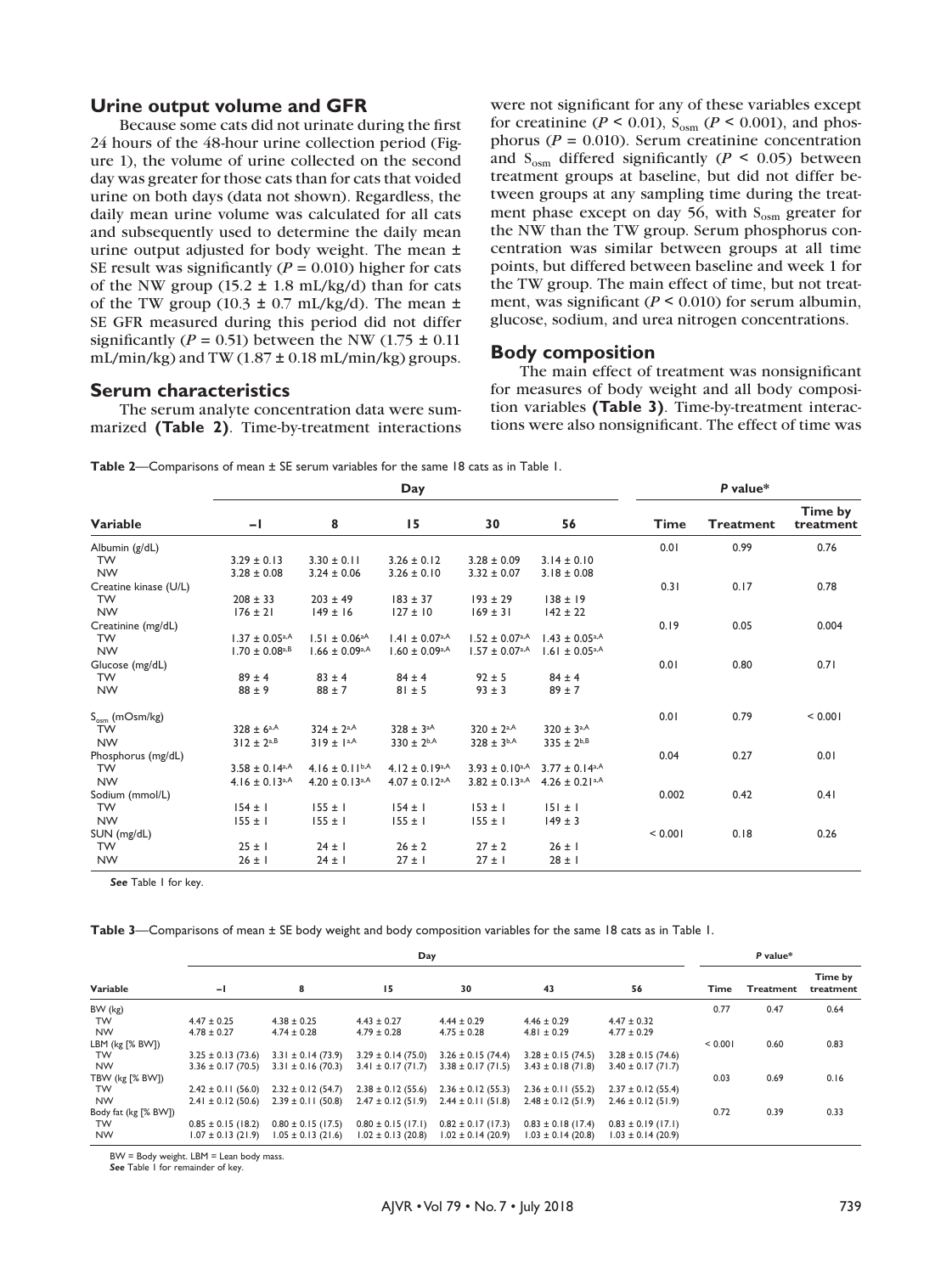significant for lean body mass (*P* < 0.001) and TBW (*P* = 0.030). However, mean TBW at baseline and day 56 did not differ within groups, and the time effect was identified as resulting from low values on day 8 for both groups. Lean body mass was slightly higher on day 56 for both groups, compared with the respective baseline values.

### **Relationships among measures of hydration and liquid intake**

In the linear mixed-effects model (with data from all sample collection periods), USG, and  $U_{\text{osm}}$  were positively and significantly (*P* < 0.001) associated with each other ( $\beta$  = 38,363.65; **Figure 3**). In contrast, U<sub>osm</sub> and S<sub>osm</sub> had no significant (*P* = 0.94) relationship (β *=* 0.33). Visual evaluation of the data revealed some notable  $U_{\text{osm}}$  clustering among samples from the NW group during the treatment phase. Further evaluation indicated that although data were widely distributed across  $S_{\text{osm}}$  measurements, most (11/16 samples)  $U_{\text{osm}}$ measurements < 1,500 mOsm/kg were from cats that had increased their mean weekly liquid consumption (that obtained through drinking) by > 25% (range, 27% to 361%), compared with baseline consumption. Other clustering of samples with  $U_{osm}$  > 2,000 mOsm/kg was largely (7/11 samples) from cats of the NW group that had increased their liquid drinking by < 25% (range, –21% to 19%).

Finally, to evaluate how water consumption related to changes in  $U_{\text{osm}}$ , the weekly water-to-calorie intake ratio data from baseline and week 1 were compared with  $U_{osm}$  data from day -1 (end of baseline) and day 8 (end of week 1) by mixed-effects model analysis. A significant inverse linear relationship (β *=*



–1,168.05; *P* < 0.001) was observed **(Figure 4)**. There was a negligible improvement in the association when a second-order polynomial model was used (*P*  $= 0.40$ ; data not shown).

An inverse linear relationship (β =  $-14.61$ ; *P* < 0.01) was also found between total water intake adjusted for body weight and U<sub>osm</sub> (data not shown). Because the relative increase in liquid drinking appeared to result in clustering of  $U_{\text{osm}}$  values (Figure 3), the relationship between the percentage change in weekly liquid intake from drinking during weeks 1, 2, and 8 was plotted against  $U_{osm}$  measured on days 8, 15, and 56 (which excluded the 48-hour urine collection sample on nominal day 30). A second-order polynomial model fit the data better than a linear model ( $P \le 0.02$ ; Figure 4); a maximum dilution of urine (ie, minimum  $U_{osm}$ ) with increasing amounts of liquid ingestion appeared to occur at approximately 800 mOsm/kg.

# **Discussion**

Daily water needs in healthy cats are not welldefined, and little is known regarding how incremental changes in water intake translate into changes in blood or urine measures associated with hydration. Differences in total daily water intake exist for cats eating only dry food, or even a combination of wet and dry foods, compared with that for cats fed wet food alone.6,a This suggests that cats fed dry food may benefit from having a greater daily water intake through increased drinking. The 2 objectives of the present study were achieved, first by further characterizing how daily water drinking corresponds to changes in several variables associated with urine



**Figure 3**—Results of linear mixed-effects regression analysis for  $U_{\text{osm}}$  versus USG (A) or  $S_{\text{osm}}$  (B and C) for the same 18 cats as in Figure 1. Panel A includes data points that represent each cat at each sample collection time (days –1, 8, 15, 30, and 56). In panels B and C, data points represent samples collected during the treatment phase only (days 8, 15, and 56, which excluded the 48-hour urine collection) for each cat. Data for the TW group are presented in each panel as a whole; data for the NW group are presented as a whole  $(A)$ or further subdivided into baseline and treatment phases (B) or responders and nonresponders (C; cats with > 25% or  $\leq$ 25% increase in liquid consumption by drinking, respectively [on the basis of percentage change in intake during weeks 1, 2, and 8 relative to baseline]).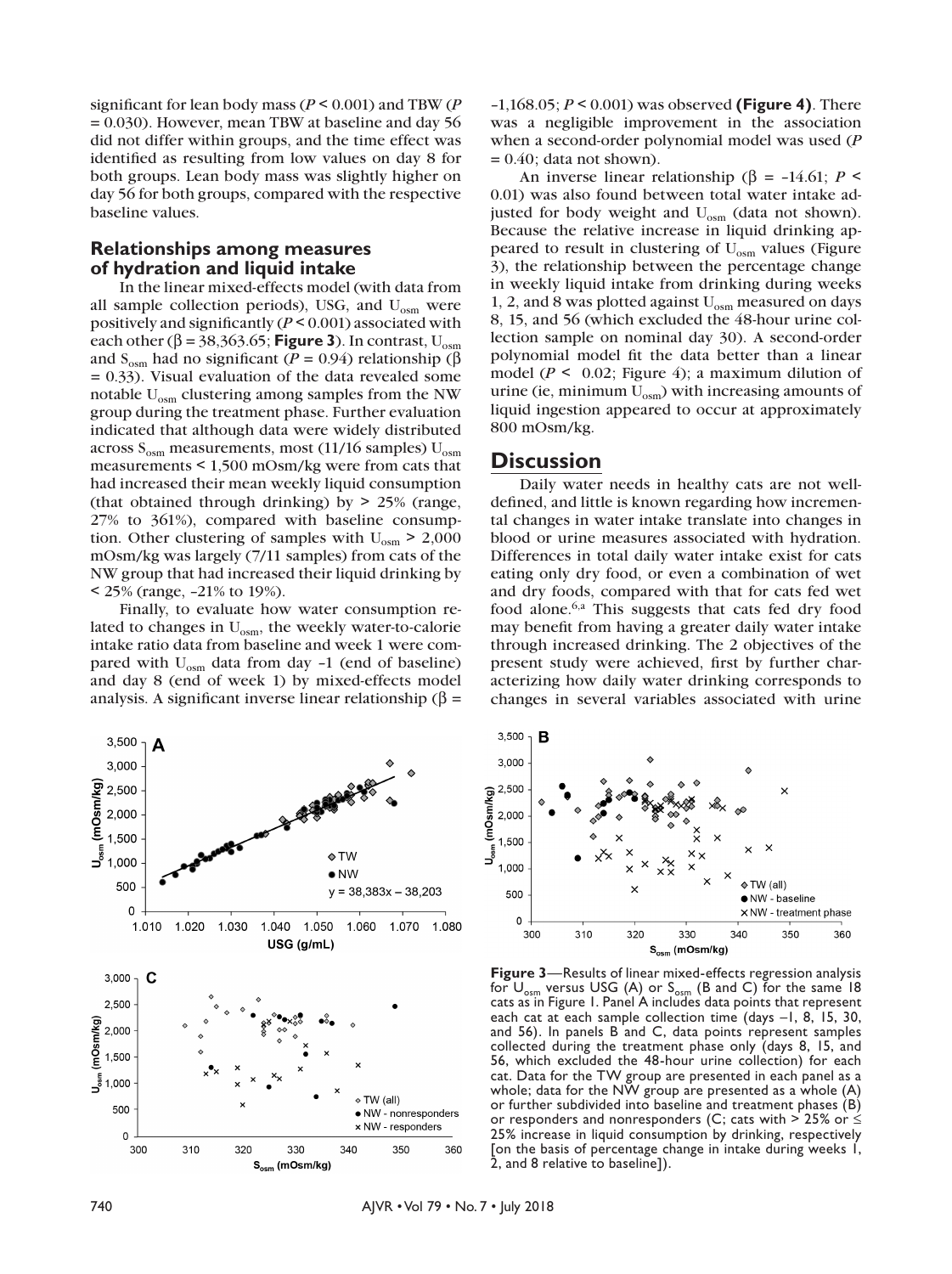

Figure 4—Results of mixed-effects regression analysis for relationships between U<sub>osm</sub> and water intake variables for the same 18 cats as in Figure 1. A—The U<sub>osm</sub> versus weekly water-to-calorie intake ratio (determined on the basis of calculated total water intake, which included FW [TW and the water-only component of NW], MW [conversion from food and NW nutrients], and food moisture components) at the end of baseline  $(day - 1)$  and week 1 (day 8). B—The U<sub>osm</sub> (days 8, 15, and 56) versus percentage change in weekly liquid consumption (by drinking) relative to baseline for weeks 1, 2, and 8. Data for cats of the TW and NW groups are represented as gray diamonds and black circles, respectively.

indices of hydration in healthy cats eating dry food. Second, the study results indicated that the NW treatment was significantly associated with changes in the amount of water consumed by drinking and that consumption of the NW resulted in increased total water intake and dilution of urine. This study generated several unique findings, which included a significantly greater preference for consumption of the NW by the cats when free access to TW was also available and that high liquid intake helped maintain a more dilute urine over a 2-month study period. The study also generated evidence suggestive of a water intake threshold that appears necessary to dilute urine concentration for healthy cats eating dry food, although further research is needed to confirm this.

Mean daily TW and dry food ingestion for cats in the TW and NW groups during baseline were similar, with TW intake varying only slightly on a daily basis (mean  $\pm$  SE, 107  $\pm$  7 g/d and 93  $\pm$  9 g/d for the TW and NW groups, respectively). The mean water-to-calorie intake ratio of 0.8 (determined on the basis of total water intake [ie, FW consumed by drinking, MW, and food moisture components]) during baseline and week 1 of the study for the TW group was consistent with the previously reported mean of approximately 0.7 mL:1 kcal of ME for cats drinking TW and fed dry food.<sup>3,4</sup> However, cats drinking the NW had a significant (*P* < 0.001) increase in mean water-to-calorie intake ratio from 0.6 mL:1 kcal of ME during baseline to 1.1 mL:1 kcal of ME during week 1.

Because food intake was observed to be lower for both groups of cats during week 1 of the treatment phase, compared with that at baseline, it was possible that lower calorie intake would have influenced the water-to-calorie intake ratio. Therefore, total water intake adjusted for body weight was independently calculated and reported. For cats of the TW group, our observations of approximately 25 to 30 mL/kg of body weight were slightly higher, compared with previously group means of 21 to 23 mL/kg.<sup>5,6</sup> Because body weight was relatively unchanged (mean difference, < 3% for both groups) between baseline and week 1 of the study, these calculations revealed that cats of the NW group had increased total water intake on a milligram-per-kilogram basis during week 1 (a 54% increase from baseline;  $P = 0.010$ ), whereas cats of the TW group had a slightly (15%) lower water intake during week 1 that did not differ significantly from the baseline value.

Because the water-to-calorie intake ratio could not be calculated beyond day 11 (when food intake measurements ceased owing to the addition of a TW option for cats of the NW group), the daily amount of water consumed by drinking from bowls was converted to weekly free liquid intake values for the entire study, and data for the treatment period were reported as the percentage change from baseline. Interestingly, mean free liquid consumption for the NW group appeared greater in weeks 4 through 8 than in weeks 1, 2, and 3, although these data were not evaluated statistically. Variability of liquid consumption for the NW group during the last 5 weeks of the study was also generally higher than that observed in the first 3 weeks of the treatment period, revealing variations in water type preference among cats in this group. The 3-bowl regimen was implemented to examine the cats' preference for NW versus TW, and the results indicated that the proportional increase in total free liquid drinking was a direct result of the cats consuming large amounts of NW. We found that even cats that had a low response rate (< 25% increase in weekly liquid consumption during the treatment period, compared with that at baseline;  $n = 3$ ) consumed > 90% of their daily free liquid as NW, and the proportion ranged as high as 99.8% for some cats. Similar to self-moderation of food consumption when fed ad libitum, the presence of some low response rates for the NW group indicated that some cats selfregulated their total liquid intake, whereas others substantially increased their consumption, particularly of the NW when it was made available. It is important to note that because the small number of cats in the NW group that had moderate or high response rates ( $n = 6$ ) represented a substantial limitation to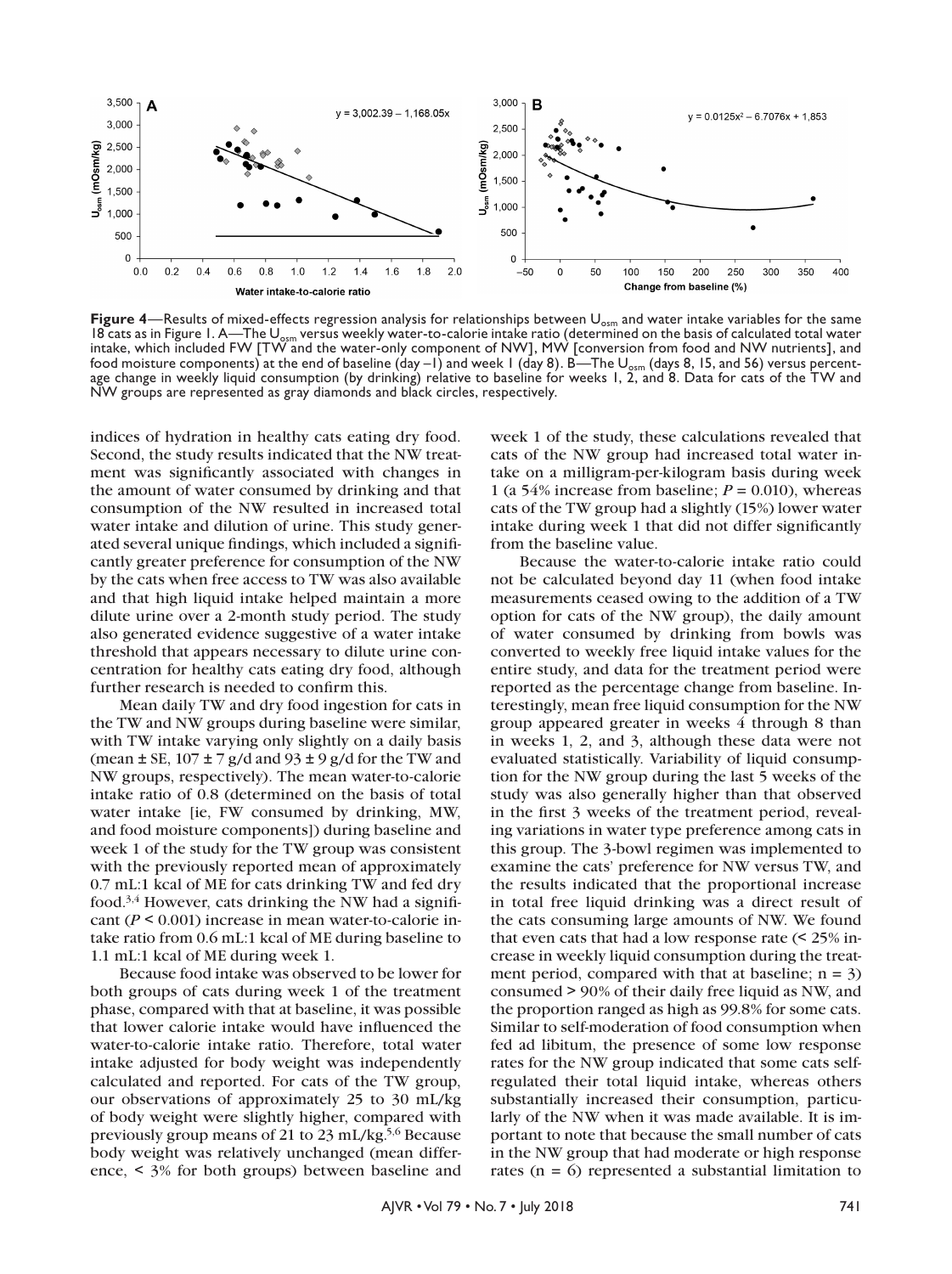the present study, the data should be interpreted cautiously, as additional research is needed to expand on this initial body of evidence.

The NW used in the present study contained various nutrients that are considered osmolytes, mostly amino acids, glycerol, and electrolytes. Total solids concentration in the NW was calculated to be approximately 2.3% by summation of the proximate analysis results on an as-fed basis, which included 1% glycerol not measured by proximate analysis. Because the solids portion of the NW formula was largely composed of whey protein concentrate and a hydrolyzed poultry digest in addition to glycerol, it was not surprising that the proximate analysis included 1.7% crude protein. The NW was also determined to contain 0.0283% sodium and 0.016% phosphorus. On the basis of mean NW consumption measured in week 1 (approx 150 g/cat/d), cats in the NW group consumed a mean of approximately 42.5 mg of sodium and 24 mg of phosphorus/d. Although electrolytes were present in the formula, they were a much smaller proportion of osmolytes (0.028%) when compared with amino acids (1.7%) and glycerol (1%). Thus, it was likely that the significant increase in liquid drinking by cats of the NW group was primarily attributable to the whey and glycerol, as well as poultry flavor, and not the low sodium content. Additional research is necessary to isolate the effects of these separate nutritional components on liquid intake.

We collected 5 samples over the 2-month study period for measurement of urine and blood variables associated with hydration. These periodic assessments revealed that the mean concentrations of urine analytes and urine density remained relatively unchanged for cats of the TW group; all these cats had USG measurements within a fairly narrow range throughout the study, and the mean overall USG of 1.055 g/mL was similar to values (1.050 to 1.056) reported for cats fed dry food in other studies.<sup>4,6,8</sup>

The NW in this study was significantly associated with changes in urine variables that reflected greater hydration status of cats, including decreased USG, decreased U<sub>osm</sub>, lower color scores, and lower concentrations of some minerals relative to the baseline data. During the 48-hour urine collection, the mean urine output volume for cats of the NW group was significantly  $(P = 0.010)$  greater than that for cats of the TW group (15.2 vs 10.3 mL/kg/d), and corresponding differences of lower mean USG (33%) and Uosm (30%) were observed for the NW group, compared with the TW group. It is also notable that the cat receiving NW had significant reductions in mean urine concentrations of phosphate, creatinine, and urea nitrogen, which were primarily attributable to more dilute urine, during the treatment period.

The mean GFR (determined on the basis of endogenous creatinine concentrations and mean 24-hour urine output volume<sup>17</sup>) did not differ between treatment groups in the present study. Current veterinary research literature<sup>20</sup> indicates that other methods are considered superior to use of endogenous creatinine measurements for determining GFR in cats, and endogenous creatinine was determined in the present study by use of the modified Jaffe method, which may have resulted in an underestimation of GFR. However, considering that all the necessary data to calculate GFR by this method were obtained independently per the experimental design, the results provide useful information regarding kidney function in healthy cats, even with the known limitations. The GFRs for cats of the present study were lower than previously reported values for healthy cats in studies that used the same method.17,21 These data indicated that the cats of the NW group had healthy kidney function in the presence of higher urine volume, lower urine concentration, and greater water intake that effectively diluted urine phosphate while still maintaining serum phosphorus, creatinine, and urea nitrogen concentrations within reference ranges for healthy cats throughout the study.

Mean TBW content as determined by QMR remained relatively consistent throughout the study, with a maximum change (on a percentage body weight basis) of 1.3% between the start and end of the study for both groups. Importantly, the ease and safe repetitive use of QMR for measuring TBW and body composition in healthy, awake cats enabled documentation of TBW stability even with increased water intake, increased water-to-calorie intake ratio, and high urine output volume for the NW group during the treatment phase.

Urine osmolality is routinely reported in studies related to hydration status and urine concentration in cats and has also been shown to correlate highly with USG,<sup>22</sup> similar to the findings in our study. Our results also supported that healthy cats can have a very wide range of  $S_{\text{osm}}$  that does not relate to the degree of  $U_{\text{osm}}$ or relative amount of water intake. Kidneys in healthy cats can produce highly concentrated urine, presumably because of an evolutionary need for greater water retention during times of low water intake. However, even when liquid intake for cats of the NW group was significantly greater than at baseline,  $S_{\text{osm}}$  was similar to that of cats in the TW group, and subjectively, the values for all individual cats were within the same broad range. Thus, when cats drink larger volumes of water or liquid, the water reabsorption process in the kidneys appears to become saturated, leading to dilution of urine. Thus,  $S_{\text{osm}}$  in cats may play less of a role in predicting general hydration status than in other species because it reveals little in regard to urine concentration or water intake.

Examining the relationship between percentage change in liquid intake and  $U_{\text{osm}}$  confirmed that healthy cats have a weak drive to drink TW; visual evaluation of plots ( $U_{\text{osm}}$  vs  $S_{\text{osm}}$ ) also suggested that even when cats have high  $S_{\text{osm}}$  (> 330 mOsm/kg), the vasopressin hormone system appears to be minimally sensitive to triggering a thirst response, as cats of the TW group in this category also had high  $U_{osm}$  (> 2,100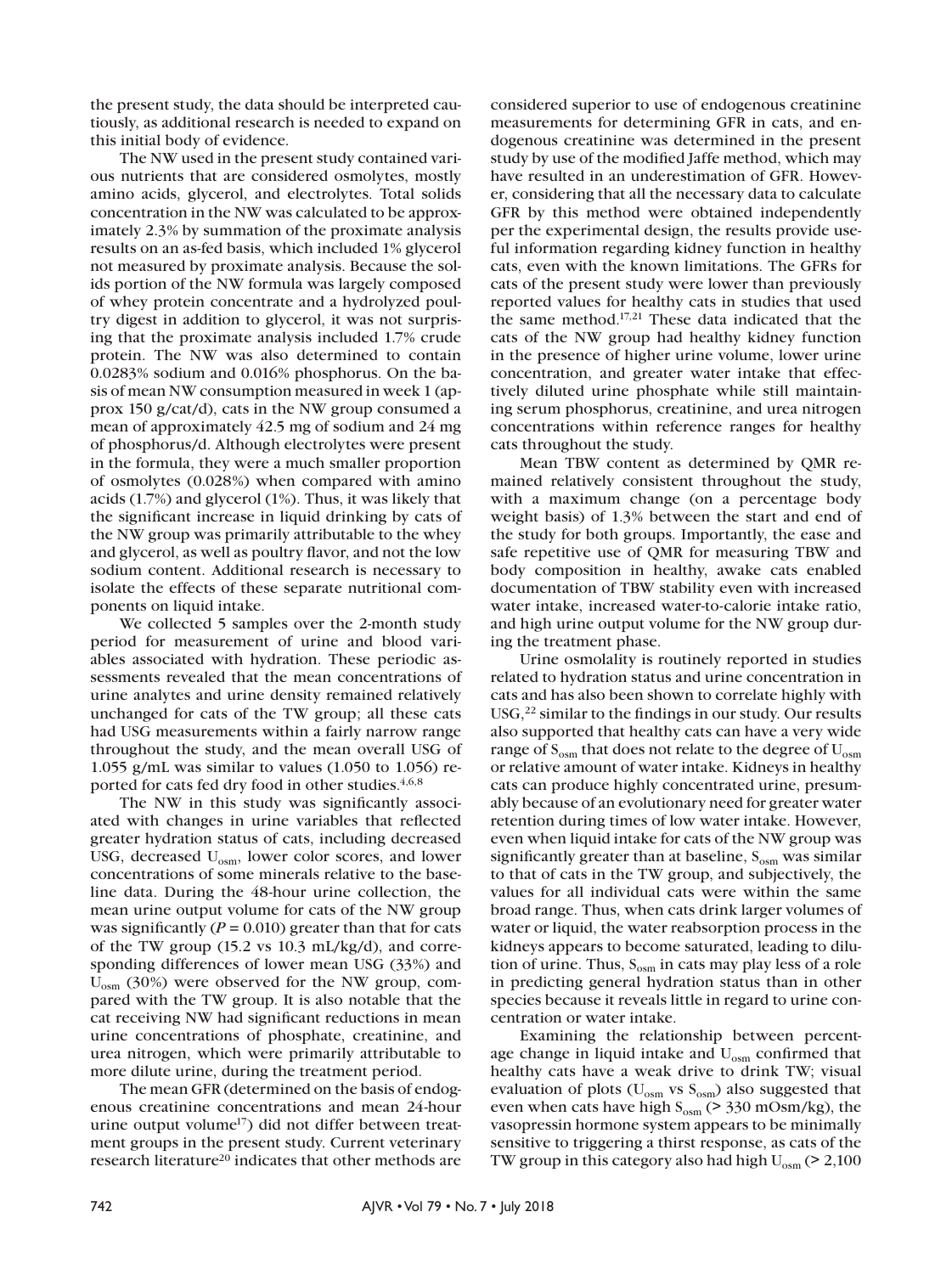mOsm/kg). Additionally, several NW-group cats were also observed to maintain high  $S_{\text{osm}}$  (> 330 mOsm/ kg) in the presence of high (responders) or normal (nonresponders) liquid intake relative to their TW ingestion at baseline in this study. This suggested that the cats were not drinking large amounts of NW because of thirst, but because of preference for the NW liquid. Therefore, cats in need of greater water intake would likely benefit from drinking a highly palatable NW to overcome the lack of thirst response or drive to consume TW, particularly when being generally hydrated would otherwise result in limited additional water intake. This could be particularly crucial for older cats with lower motivation to eat and drink as well as cats with a history of urolith formation that would benefit from greater water intake and diluted urine output.

Although some data regarding water intake, plasma osmolality, and plasma vasopressin concentrations have been generated for  $\log s$ ,<sup>23</sup> vasopressin and thirst-trigger relationship data do not appear to be established in cats. Although it has been reported that vasopressin secretion occurs with increases in plasma osmolality from approximately 310 to 330 mOsm/kg in cats, $24$  several cats of the NW group in the present study had  $S_{\text{osm}}$  values between 330 and 350 mOsm/kg with concurrently highly concentrated urine, which also corresponded to free liquid intake that increased < 25% from baseline (and was considered within the range of normal variation for daily liquid intake rather than a response to the treatment). Thus, although higher  $S_{\text{osm}}$  may trigger vasopressin secretion, this did not appear to be associated with greater water drinking, compared with that of cats with lower  $S_{\text{osm}}$ . Further investigations of relationships among blood vasopressin concentration,  $S_{\text{osm}}$ , and water intake may provide better understanding of thirst stimulation in cats.

The linear mixed-effects model analysis of total water-to-calorie intake ratios and U<sub>osm</sub> determined at baseline and during week 1 of the treatment phase for all 18 cats revealed a significant ( $P \le 0.001$ ) inverse relationship between these variables. On the basis of the described linear regression model, targeting a  $U_{\text{osm}}$  of 1,500 mOsm/kg would yield an estimate for water-to-calorie intake ratio of approximately 1.3 mL:1 kcal of ME. Alternatively, evaluation of the percentage change in liquid consumed by drinking during weeks 1, 2, and 8, compared with baseline, revealed a significant (*P <* 0.02) second-order polynomial model and indicated that a given cat may have to increase its liquid (water) consumption by approximately 100% to dilute  $U_{osm}$  to 1,500 mOsm/ kg. Although the selection of 1,500 mOsm/kg was arbitrary, this value represents a target of diluted urine that is still concentrated enough that it does not mimic findings associated with nephron dysfunction, as 1,500 mOsm/kg is approximately equivalent to a USG of 1.035 g/mL. However, the number of cats in

the study was small, with only 9 cats receiving the NW, and further research is needed to confirm these findings.

Many situations or health conditions can arise that cause hypohydration in pets. The present study provided a basis for greater understanding of water needs in healthy cats and of how the amount of daily water ingestion impacts various measures of hydration and physiologic variables. More research is needed to determine whether cats eating dry food may benefit from greater daily water intake for general hydration improvement and, if so, how to achieve this goal beyond a generic recommendation of suggesting that owners always have fresh water available. Furthermore, alternative strategies should be developed to improve hydration, increase water intake, or both for cats that need additional veterinary support to lower the risk of urolith formation or require management for renal insufficiency, LUTD, or hypohydration resulting from age, injury, or surgery. Our findings indicated that healthy cats can have greater total water intake and improved indices associated with hydration when a palatable NW is supplied for drinking. A water supplement may serve as an alternative method or complement to dietary modification with a highmoisture food or sodium enrichment to increase water ingestion in cats, and research to investigate specific benefits in sick or injured cats is necessary and warranted on the basis of these findings in healthy cats.

# **Acknowledgments**

All authors are employed within the R&D department of Nestlé Purina PetCare and conduct nutrition research for the potential use in future commercial applications and products. None of the authors have any conflict of interest or affiliation to disclose related to the equipment used during the study.

Presented as an abstract at the American College of Veterinary Internal Medicine Forum, National Harbor, Md, June 2017.

The authors thank Mark Miller and Sarah Dionne for management and care of cats and coordinating sample collections, Jim Ambrose for operating the QMR unit and generating data for body composition measurements, and Patricia Turpin and Dakota Marti for performing assays of urine and serum samples.

# **Footnotes**

- Xu H, Greco DS, Zanghi B, et al. The effect of feeding inversely proportional amounts of dry versus canned food on water consumption, hydration, body composition, and urinary parameters in cats (abstr), in *Proceedings*. 39th World Small Anim Vet Assoc Cong 2014;852.
- b. Xu H, Laflamme D, Bartges J, et al. Effect of dietary sodium on urine characteristics in healthy adult cats (abstr). *J Vet Intern Med* 2006;20:738.
- c. Nestlé Purina PetCare, St Louis, Mo.
- d. Performed by NP Analytical Laboratories, St Louis, Mo.
- e. BD Vacutainer SST tubes, Becton, Dickinson and Co, Franklin Lakes, NJ.
- f. Vapro 5520 vapor pressure osmometer, Wescor Inc, Logan, Utah.
- g. Cobas c 311, Roche Diagnostics, Indianapolis, Ind.
- h. Creatinine Jaffé Gen.2, Roche Diagnostics, Indianapolis, Ind.
- i. HSK-VET veterinary refractometer, Heska, Loveland, Colo.
- j. Human Hydration LLC, Hampton, Va.
- k. pH 11 meter, Oakton Instruments, Vernon Hills, Ill.